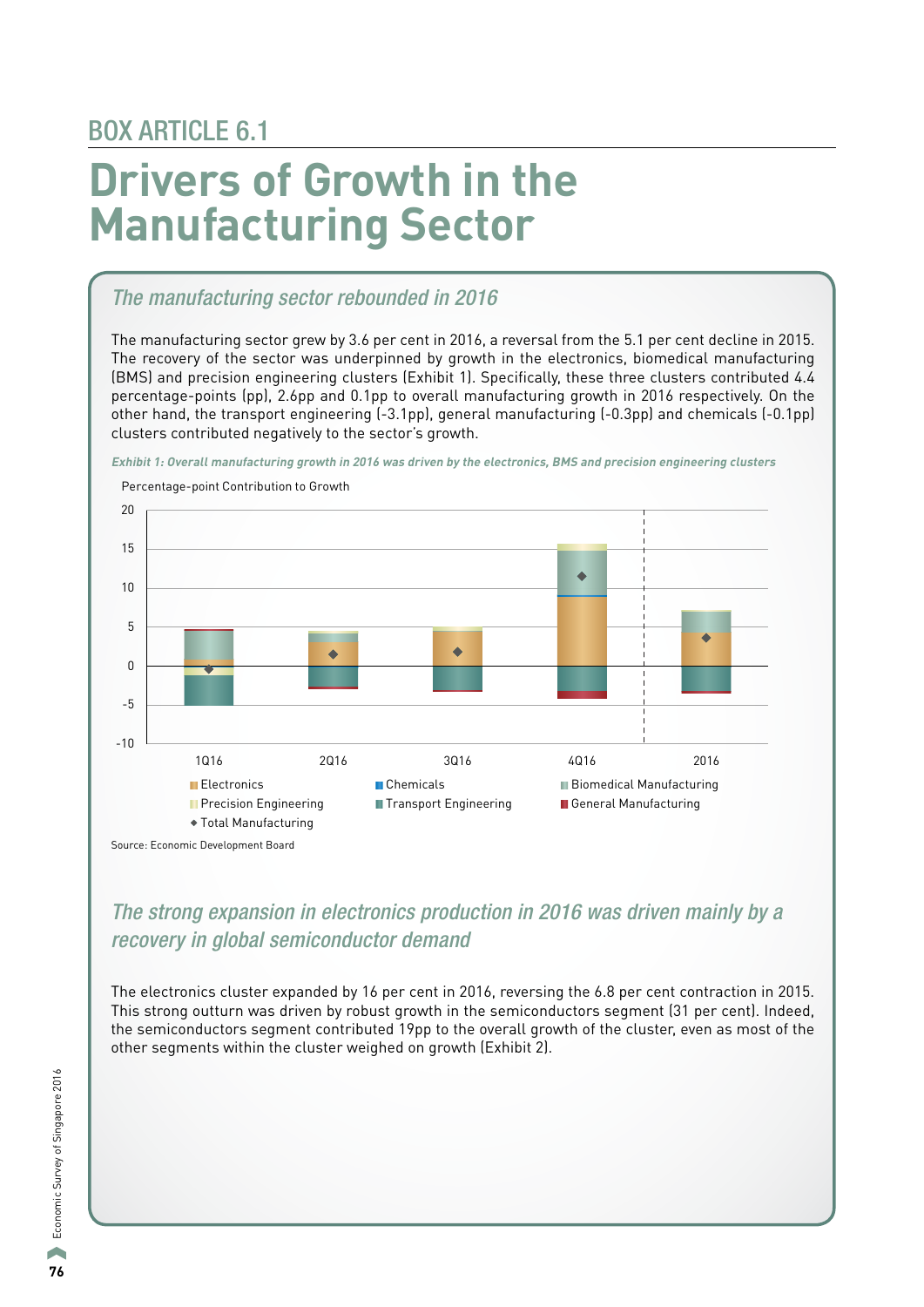

Source: Economic Development Board

The strong performance of the semiconductors segment came on the back of a recovery in global semiconductor demand, especially in the later part of 2016.<sup>1</sup> According to the World Semiconductor Trade Statistics (WSTS), global semiconductor sales surged by around 12 per cent in 4Q16, a significant step-up from the 3.6 per cent increase in 3Q16, and surpassing many analysts' expectations (Exhibit 3).2 For the whole of 2016, global semiconductor sales rose by 1.1 per cent, reversing the 0.2 per cent decline recorded in 2015. The recovery in global semiconductor sales was underpinned by healthy demand in major end markets such as the smartphone, automotive and solid state drive markets.<sup>3</sup> Closer to home, the success of Chinese smartphone manufacturers in China has benefitted semiconductor firms (including fabless firms) in Singapore that supply to these smartphone producers.



**Exhibit 3: Global semiconductor sales rebounded in the second half of 2016**

<sup>1</sup> A firm-specific factor also led to higher output in the semiconductor segment since the start of 2016. Such firm-specific factors may arise from a company's decisions to adjust its operations in response to changes in their operating environment.

<sup>2</sup> In November 2016, the World Semiconductor Trade Statistics (WSTS) estimated that global semiconductor sales for the whole of 2016 would be flat, at around -0.1 per cent. In February 2017, WSTS announced that global semiconductor sales grew by 1.1 per cent in 2016, underscoring the strength of the recovery in 4Q16.

<sup>3</sup> The healthy demand for semiconductors was in part driven by the higher level of semiconductor content in electronic devices, such as increased memory capacity in smartphones.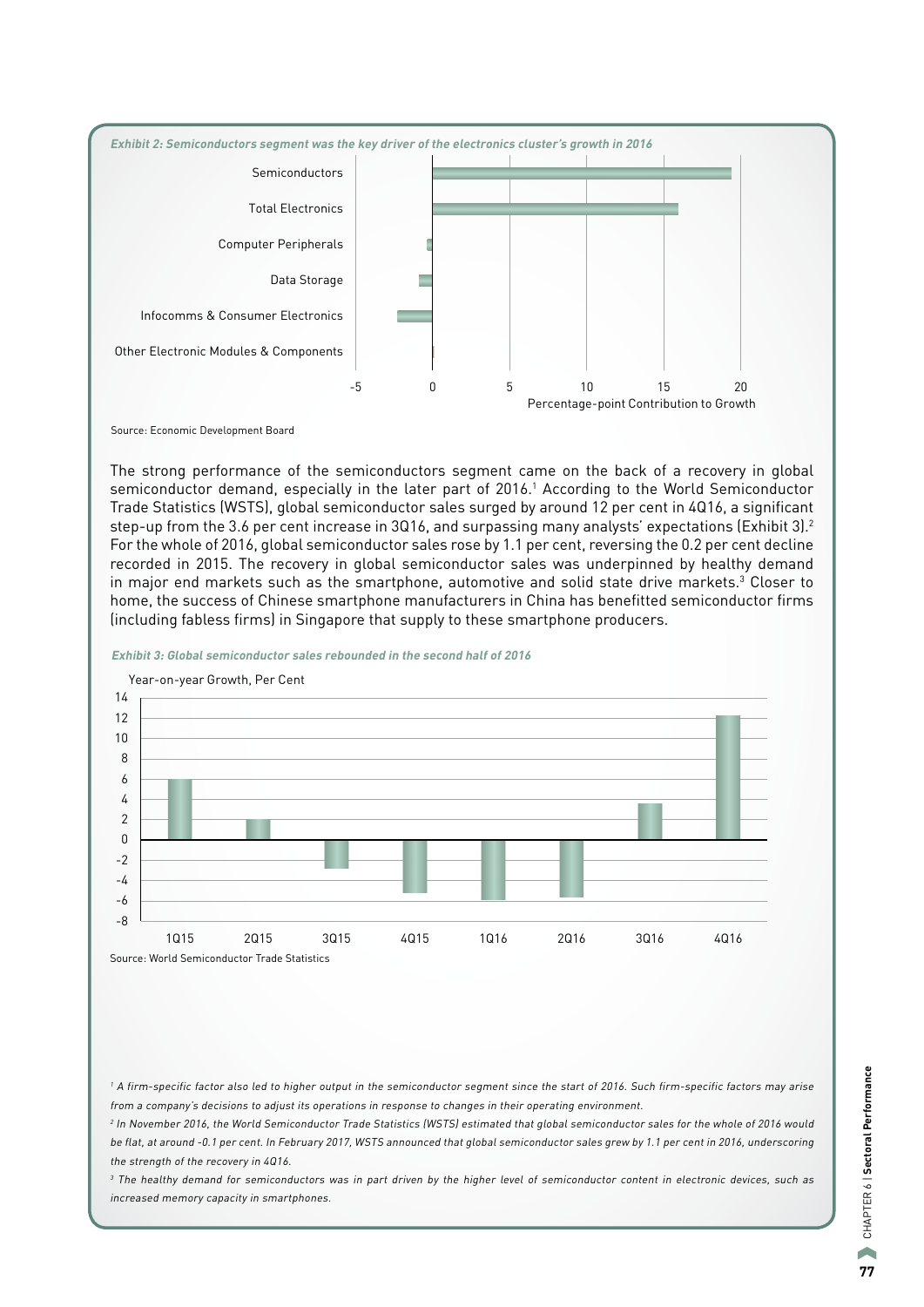The strength of the semiconductors segment helped to offset the weakness stemming from the other segments of the electronics cluster, such as the computer peripherals, data storage and infocomms & consumer electronics segments. These segments were weighed down by sluggish demand in markets such as that for PCs and servers.

### *The BMS and precision engineering clusters were bolstered by healthy external demand for pharmaceuticals and semiconductor manufacturing equipment respectively*

The BMS cluster grew by 14 per cent in 2016, a turnaround from the 2.6 per cent contraction in 2015. Growth was supported by output expansions in both the pharmaceuticals (14 per cent) and medical technology (13 per cent) segments. The former was boosted by the increase in production of existing and newly-introduced active pharmaceuticals ingredients, as well as biological products. The latter, on the other hand, continued to benefit from robust export demand for medical devices (e.g., analytical instruments for life science research), and new product launches.

As for the precision engineering cluster, output expanded by 0.8 per cent in 2016, a reversal from the 3.9 per cent contraction in 2015. The cluster was mainly supported by the machinery & systems segment (Exhibit 4), which expanded by 5.1 per cent as a result of strong global demand for semiconductor manufacturing equipment. According to the Semiconductor Equipment and Materials International (SEMI), the bookings and billings of North America-based semiconductor equipment manufacturers – indicators commonly used to track global demand for such equipment – rose robustly by 14 per cent and 11 per cent respectively in 2016 (Exhibit 5). The recovery in global demand for semiconductor manufacturing equipment can be attributed to a few factors. First, there has been a ramp-up in wafer fab capacity investments by Chinese semiconductor manufacturers, supported in turn by the Chinese government's efforts to improve China's self-sufficiency in the production of semiconductors. Second, leading global semiconductor manufacturers have stepped up their investments in leading edge wafer manufacturing process technologies in order to maintain their technological lead. Third, an undersupply of capacity in the global flash memory market has spurred semiconductor capital investments.

#### **Exhibit 4: Precision engineering cluster's growth in 2016 was supported by the machinery & systems segment**



**Exhibit 5: Bookings and billings of North America-based semiconductor equipment manufacturers rose in 2016**



Source: Economic Development Board Source: Source: Semiconductor Equipment and Materials International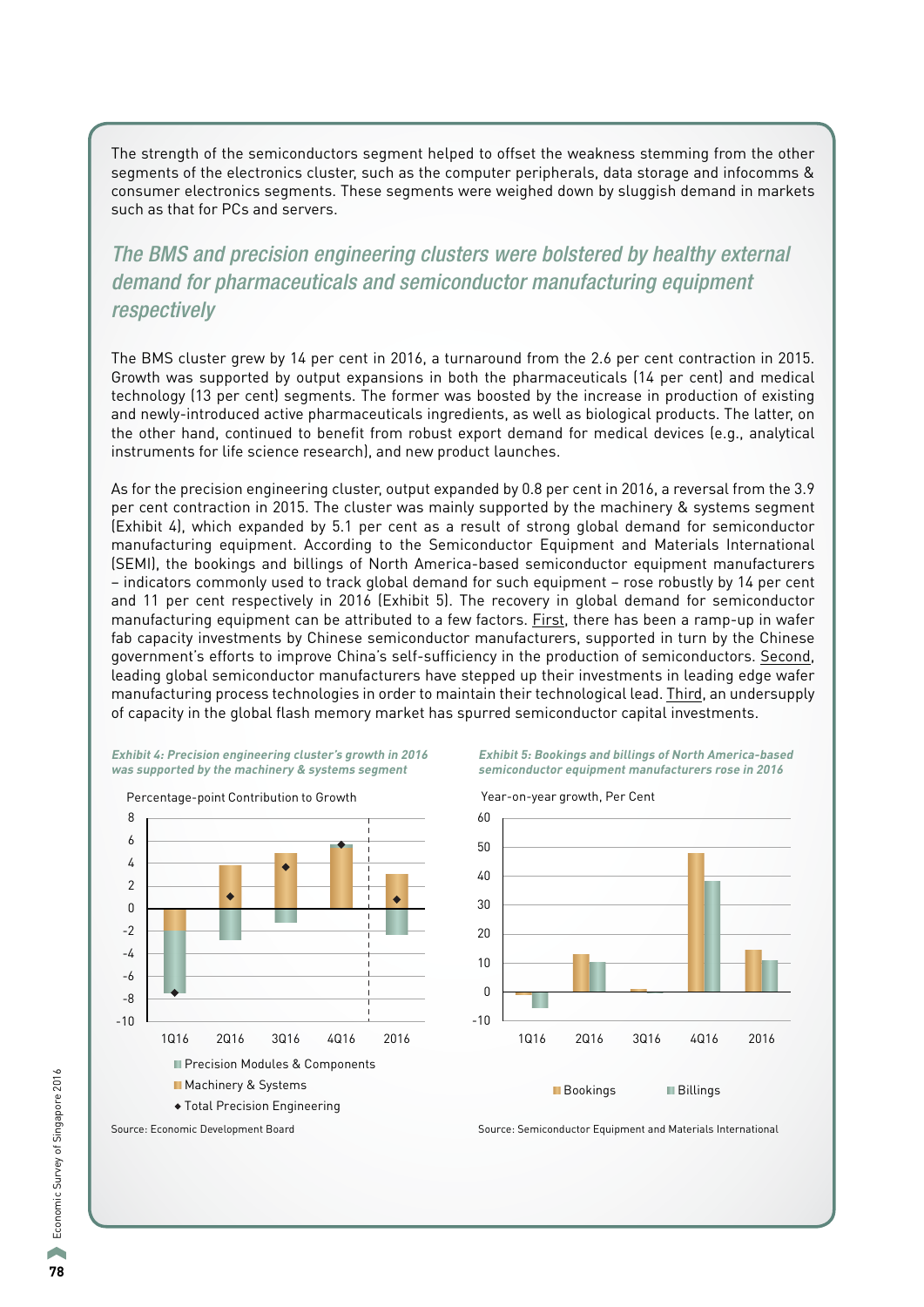In contrast to the machinery & systems segment, the precision modules & components segment of the precision engineering cluster contracted by 5.7 per cent in 2016. The segment's weak performance could be partly attributed to firms supporting the global oil and gas industry, which has been adversely affected by sustained low oil prices.4

#### *On the other hand, the transport engineering cluster continued to pose a significant drag on overall manufacturing growth*

The transport engineering cluster shrank by 18 per cent in 2016, extending the 13 per cent contraction in 2015. The performance of the cluster was adversely affected by the marine & offshore engineering (M&OE) segment, while the aerospace segment provided some support to the cluster (Exhibit 6).

**Exhibit 6: The M&OE segment weighed heavily on the transport engineering cluster in 2016**



Percentage-point Contribution to Growth

Source: Economic Development Board

Output in the M&OE segment fell by 30 per cent in 2016, a steeper contraction than the 18 per cent decline in 2015. Weak oil prices since the second half of 2014 have weighed on the utilisation of offshore rigs globally, with the overall utilisation rate of such rigs falling for three consecutive years (Exhibit 7). The oversupply situation has adversely affected capital spending on offshore rigs and oilfield & gasfield equipment, thus leading to a drying out of new orders for the local yards. For instance, new orders secured by two major local yards in the first three quarters of 2016 amounted to just \$0.8 billion, 82 per cent lower than the amount of new orders secured over the same period in 2015, and also lower than the \$1.5 billion secured in the first three quarters of 2009 during the height of the Global Financial Crisis (Exhibit 8). At the same time, several requests for deferments in the delivery of offshore rig projects over the past two years have had a further dampening effect on the output of the local yards.

On a brighter note, the aerospace segment lent support to the transport engineering cluster, expanding by a healthy 8.1 per cent in 2016. Production activity in this segment was lifted by higher volumes of aircraft and engine maintenance, repair and overhaul (MRO) works.5 Besides MRO activities, some aerospace companies have also diversified into adjacent areas such as cabin services and aircraft refurbishment.

<sup>4</sup> Such firms may also be found in the machinery & systems segment (e.g., firms that manufacture hydraulic equipment). <sup>5</sup> For instance, according to press reports, Singapore Technologies Aerospace – a leading, independent MRO player – secured \$2.0 billion in new orders in 2015 and another \$2.6 billion in 2016.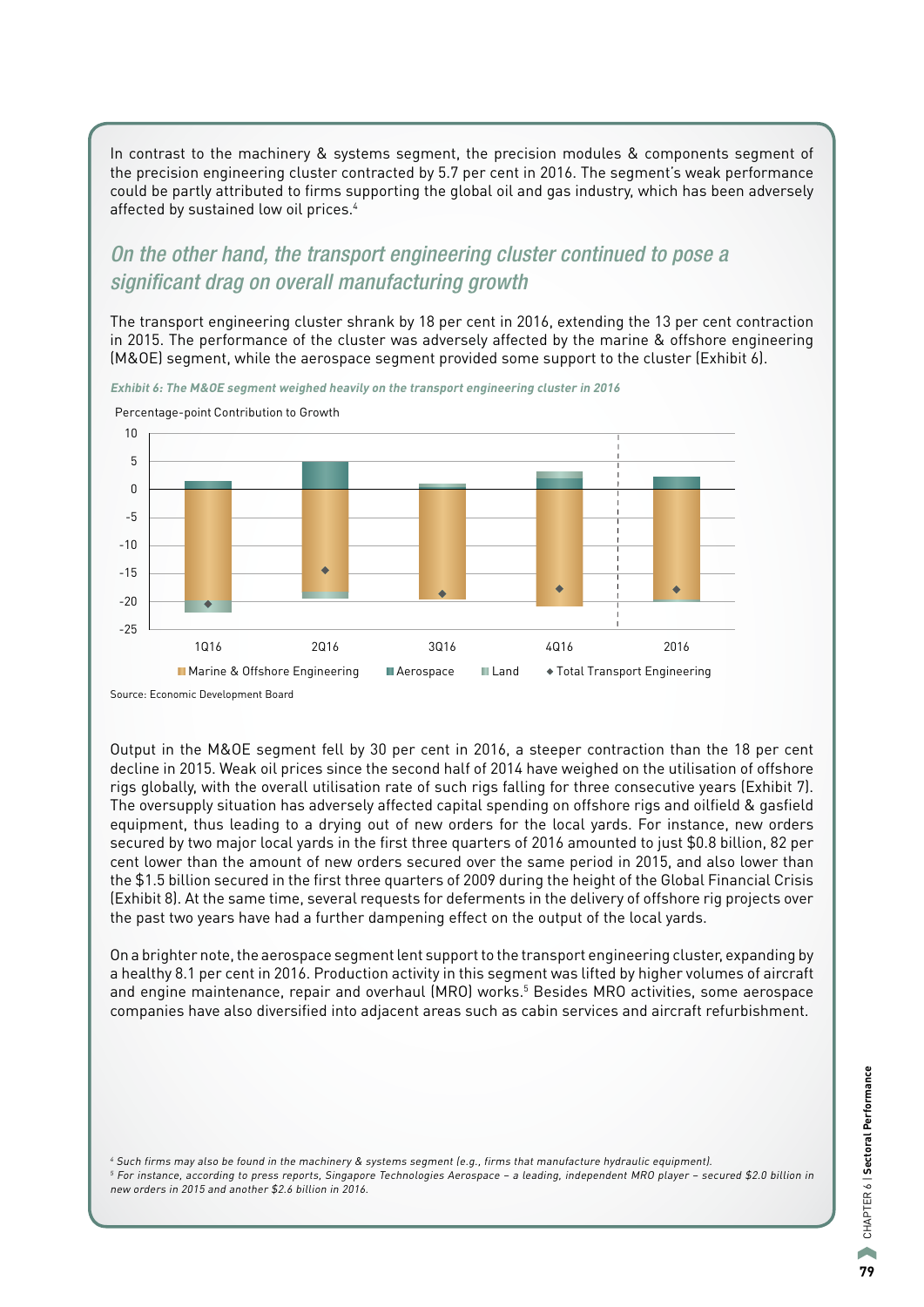

#### Source: Riglogix

Note: Drillships and semisubmersibles include rigs that can operate in water depth of 5,000 ft and more, while jack-up rigs include independent leg cantilevers of all types.

Source: Keppel Offshore & Marine and Sembcorp Marine

### *Similarly, the general manufacturing and chemicals clusters weighed on overall manufacturing growth in 2016*

The output of the general manufacturing cluster fell by 2.5 per cent in 2016, extending the 2.0 per cent decline in 2015, on the back of contractions in the printing (-15 per cent) and miscellaneous industries (-4.4 per cent) segments. The weakness in the printing segment stems from the structural decline in the demand for traditional print media as digital media continues to displace print products. As for the miscellaneous industries segment, its poor performance was due in part to the drop in demand for construction-related materials in tandem with the slowdown seen in construction activities. On the other hand, the food, beverage & tobacco segment expanded by 3.7 per cent, supported by healthy export demand.

The chemicals cluster contracted by 0.9 per cent in 2016, reversing the expansion of 3.9 per cent in 2015. This was due to the petrochemicals segment (-10 per cent), where output levels were dampened by major plant maintenance shutdowns. By contrast, the other segments of the cluster expanded. In particular, the other chemicals segment grew by 8.2 per cent on the back of healthy demand from the region for fragrances used in personal and household care products. Similarly, the specialty chemicals segment expanded by 1.7 per cent, with output growth underpinned by a higher production of mineral oil additives.